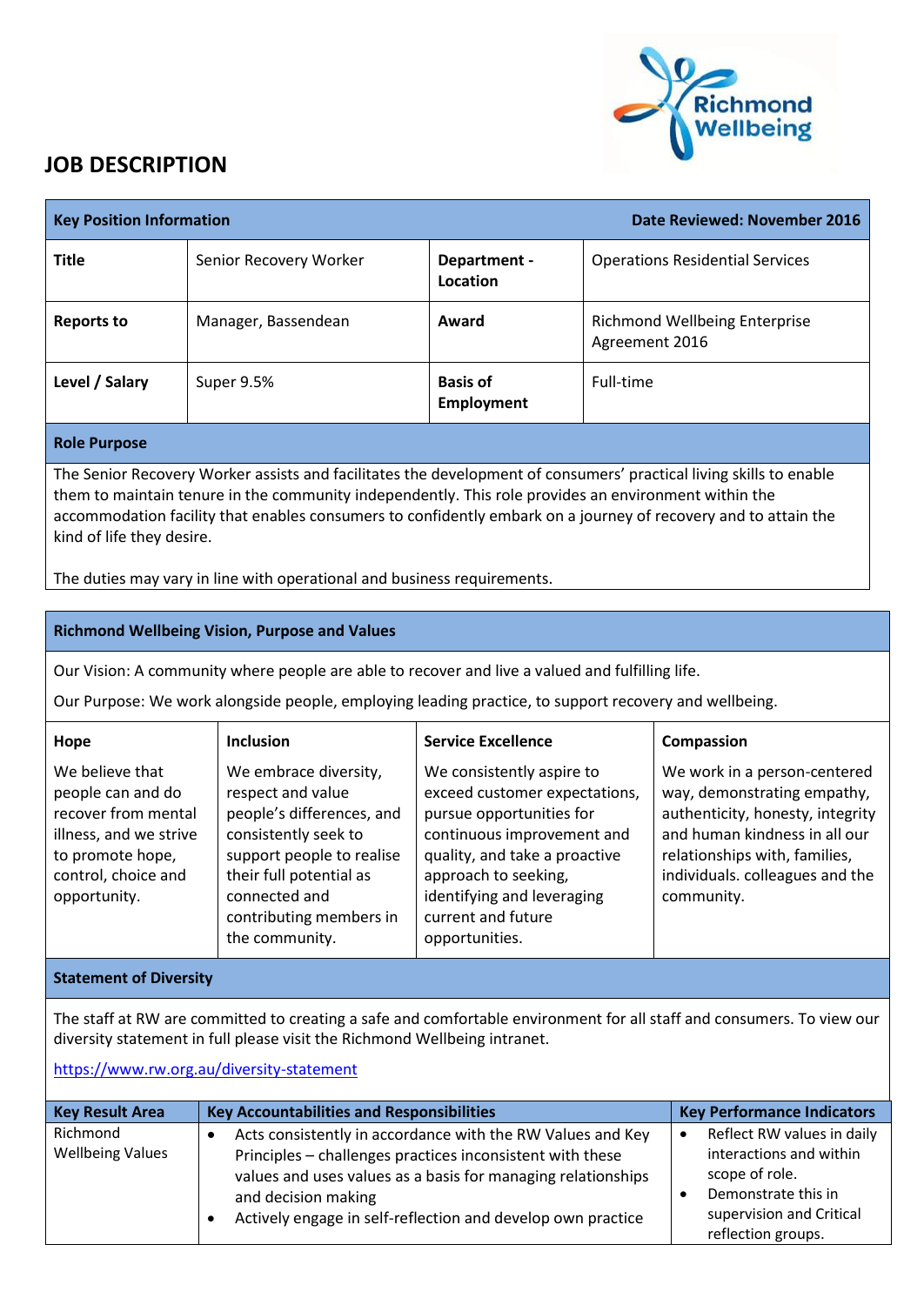| People Accessing<br><b>Our Services</b> | Consumer Recovery plans are developed and maintained as<br>$\bullet$<br>per policies and procedures, whilst promoting and<br>encouraging life skills.<br>Family members, carers and significant others of consumers<br>are included in any planning as far as is reasonably possible<br>and with the consent of the consumer.<br>Any critical incidents are dealt with according to the<br>organisational policies and procedures.<br>Participation in the preparation, implementation and<br>evaluation of relevant recovery orientated group programs.<br>Ensure that property is maintained in a clean and hygienic<br>condition<br>Work with other team members to promote the<br>development and wellbeing of each consumer in a manner<br>that reflects team coordination and cooperation.<br>Observe and report to the Program Manager and other team<br>$\bullet$<br>members on the behaviour and progress of consumers.<br>Inform replacing staff at the end of each shift any issues of<br>concern.<br>Attend house meetings.<br>Attend appropriate clinical, administrative and interagency<br>meetings as required. | Consumer files are<br>$\bullet$<br>audited on a regular<br>basis to ensure that<br>recovery plans and<br>documentation are<br>according to the<br>organisation's policies<br>and procedures.<br>Family members, carers<br>$\bullet$<br>and significant others,<br>with the consent of the<br>consumer, are kept<br>informed and included<br>as far as possible of a<br>consumer's progress.<br>Consumer confidentiality<br>$\bullet$<br>and privacy in<br>maintained at all times.<br>Ensure case notes are<br>$\bullet$<br>recorded according to<br>operational procedures.<br>Ensure all statistical data<br>$\bullet$<br>is completed daily and<br>forwarded to required<br>personnel in a timely<br>manner. |
|-----------------------------------------|---------------------------------------------------------------------------------------------------------------------------------------------------------------------------------------------------------------------------------------------------------------------------------------------------------------------------------------------------------------------------------------------------------------------------------------------------------------------------------------------------------------------------------------------------------------------------------------------------------------------------------------------------------------------------------------------------------------------------------------------------------------------------------------------------------------------------------------------------------------------------------------------------------------------------------------------------------------------------------------------------------------------------------------------------------------------------------------------------------------------------------|-----------------------------------------------------------------------------------------------------------------------------------------------------------------------------------------------------------------------------------------------------------------------------------------------------------------------------------------------------------------------------------------------------------------------------------------------------------------------------------------------------------------------------------------------------------------------------------------------------------------------------------------------------------------------------------------------------------------|
| <b>Service Operations</b>               | Provides supervision where delegated for Support Workers<br>$\bullet$<br>All documentation is completed in a timely fashion. Examples<br>$\bullet$<br>include reports to the manager, entering of data as required,<br>documentation of consumer information.<br>Participates in a continuous process to monitor, evaluate and<br>develop the service and performance.<br>Attend supervision sessions.<br>Adhere to the accommodation site's petty cash and<br>$\bullet$<br>consumer allowance procedures.<br>Attend internal meetings.<br>Contribute to the development of policies and procedures<br>$\bullet$<br>and best practice models.<br>Participate in staff development programs as required.                                                                                                                                                                                                                                                                                                                                                                                                                         | Documentation is<br>$\bullet$<br>maintained as per RW's<br>policies and procedures,<br>and is accurate, legible<br>and concise.<br>Contribution in a timely<br>$\bullet$<br>and conscientious<br>manner to organisational<br>processes that enhance<br>the quality of services<br>provided to consumers.<br>Support and comply with<br>$\bullet$<br>decisions, policies,<br>procedures and<br>guidelines of the Board<br>and Executive.<br>Take initiative within<br>$\bullet$<br>established procedures<br>when required.                                                                                                                                                                                      |
| <b>Recovery Planning</b>                | Develop a person-centred recovery plan.<br>$\bullet$<br>Develop a therapeutic relationship with the consumer, their<br>$\bullet$<br>carer, family members and significant others, whilst<br>developing their recovery plan.<br>Provide basic person-centred 1:1 counselling to enable<br>$\bullet$<br>consumers in recovery.<br>Implement and review the recovery plan with the consumer<br>on a weekly basis.<br>Assist Recovery Workers and Recovery Support Workers with<br>the implementation of actions towards goals as identified on<br>the consumer's recovery plan.                                                                                                                                                                                                                                                                                                                                                                                                                                                                                                                                                    | Respond to and<br>$\bullet$<br>communicate with<br>key/clinical staff in a<br>professional manner<br>that ensures the best<br>outcomes for the<br>individual consumers<br>and organisation.<br>Any issues which impact<br>$\bullet$<br>on the relationship<br>between RW and other<br>service providers are                                                                                                                                                                                                                                                                                                                                                                                                     |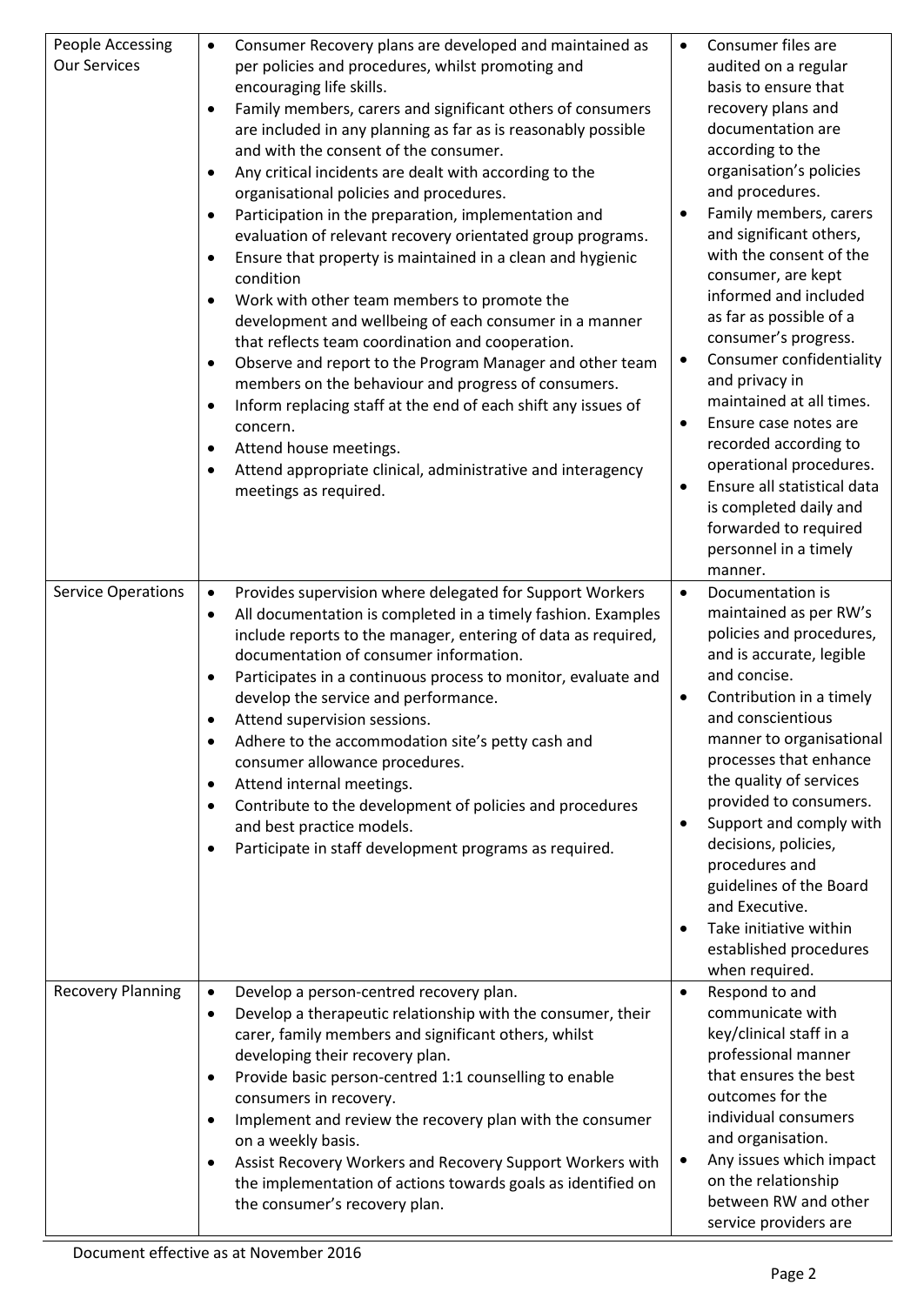|                                   |                                                                                                                                                                                                                                                                                                                                                                                                                                                                                                    | discussed with the PM at<br>the earliest opportunity<br>to ensure matters are<br>resolved effectively.<br>Ensure that individual<br>$\bullet$<br>person-centred recovery<br>plans are developed and<br>reviewed regularly with<br>each consumer within<br>the RW's case load.<br>Ensure recovery<br>$\bullet$<br>outcomes are evaluated<br>regularly              |
|-----------------------------------|----------------------------------------------------------------------------------------------------------------------------------------------------------------------------------------------------------------------------------------------------------------------------------------------------------------------------------------------------------------------------------------------------------------------------------------------------------------------------------------------------|-------------------------------------------------------------------------------------------------------------------------------------------------------------------------------------------------------------------------------------------------------------------------------------------------------------------------------------------------------------------|
| Employee<br>Contribution          | Positive and constructive work environment is promoted<br>$\bullet$<br>where employees are valued.<br>Employees adhere to the RW Code of Conduct and Ethics and<br>$\bullet$<br><b>Policy and Procedures</b><br>Attends Core Training and maintains all compliance<br>$\bullet$<br>requirements relevant to their role and employment with RW<br>To carry out other duties which may be required, requested<br>or directed and which are within the person's capability and<br>training to perform | Show respect and<br>$\bullet$<br>helpfulness in all<br>interactions<br>Read, understand and<br>$\bullet$<br>seek clarification of<br>Policy and procedure<br>documents.<br>Enrol in and complete<br>$\bullet$<br>required Core Training<br>within required time<br>frame.<br>Duties are completed to<br>$\bullet$<br>expected standard as<br>outlined by manager. |
| Occupational<br>Safety and Health | Promote a safe and healthy working environment that<br>$\bullet$<br>complies with OSH requirements<br>Take a shared responsibility to ensure the safety and well-<br>$\bullet$<br>being on self and others<br>Utilise all protective equipment provided and as instructed<br>$\bullet$<br>Work in a safe manner while exercising due care and caution                                                                                                                                              | A "Safe work" culture<br>$\bullet$<br>within<br>operates<br><b>Richmond Wellbeing</b><br>Documentation<br>$\bullet$<br>is<br>maintained as per the<br>Policies and Procedures<br>and is accurate, legible<br>and concise.                                                                                                                                         |

| <b>Employee Requirements</b> |                                                                                                                                                                                                                                                                                                                                                                                                                                                                                                                                                                                                                                                                                                                                                                                                    |
|------------------------------|----------------------------------------------------------------------------------------------------------------------------------------------------------------------------------------------------------------------------------------------------------------------------------------------------------------------------------------------------------------------------------------------------------------------------------------------------------------------------------------------------------------------------------------------------------------------------------------------------------------------------------------------------------------------------------------------------------------------------------------------------------------------------------------------------|
| <b>Skills</b>                | Excellent communication skills including:<br>$\bullet$<br>The ability to communicate clearly and respectfully with consumers,<br>$\circ$<br>families, colleagues, other agency personnel and external<br>stakeholders.<br>Well developed written skills.<br>$\circ$<br>Experience in conflict management.<br>$\circ$<br>Demonstrated ability to plan, organise and manage daily tasks.<br>Developed methods and strategies of working with individuals who have<br>mental ill health to facilitate an expectation of recovery and possibilities for<br>the individual's future.<br>Demonstrated experience in working as part of a team.<br>٠<br>Demonstrated experience in leading and managing staff.<br>٠<br>Demonstrated computer skills, with experience in Microsoft Office<br>applications. |
| Knowledge and Qualifications | Tertiary/University qualification in a relevant human services discipline, and<br>$\bullet$<br>substantial demonstrated experience.<br>An in depth understanding of contemporary mental health issues and of<br>٠<br>working with the recovery process and how this interacts across sectors of<br>community and primary health care.<br>Knowledge and practice of the principles of counseling.                                                                                                                                                                                                                                                                                                                                                                                                   |